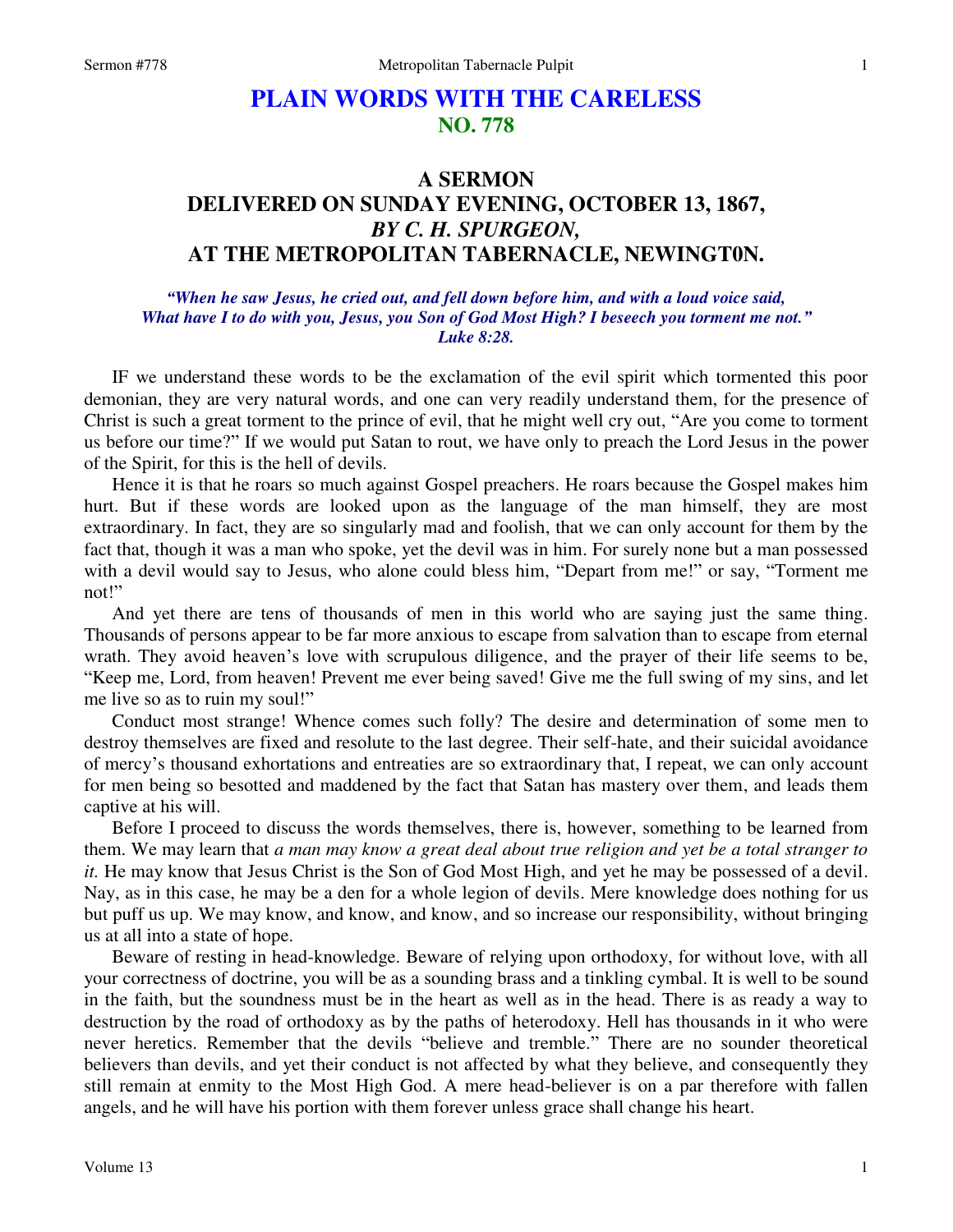We learn also from the words of the text, that *there are a great many bad prayers prayed in the world*. The man said, "I beseech you, torment me not." He was earnest to get Christ to leave him alone, very earnest. Many, many, many well-worded prayers, which have been excellent in themselves, have not had half as much earnestness in them as this. Both men and swine run hard when Satan drives them, but the best of us are slow indeed in going to heaven. A sinner's prayer for his own misery is often a grim and awful thing to look upon, from its horrible earnestness.

Ay, how often have we heard men offer prayers which it would be a very dreadful thing if God were to hear! What are oaths and blasphemies but prayers?—only they are prayers of the worst kind. A thousand mercies, indeed it is, that God has never granted the swearer's prayer, but has been pleased to spare him, though he has often invoked curses on his own head.

 Swearer, down on your knees this moment, and thank the Almighty that He has not taken you at your word! If you have ever made a league with death and a covenant with hell, and have asked that God would destroy you, be thankful that He has not done so. Take that as a sign of mercy, and pray that the long-suffering of God may lead you to repentance. I hope and pray that His having spared you is with the intent that He may eternally save you.

 Now we shall come to the words themselves, though we shall not take them quite in the order in which they stand. The first thing to which I shall call your attention is *a mischievous misapprehension*. There are many foolish people in the world who imagine that Christ comes to torment them, and that His religion would make them miserable. The second thing is *a querulous question,* "What have I to do with you?" Many, many think that they have nothing to do with religion, nothing to do with Christ, and they ask, more or less contemptuously or earnestly, as their state of mind may be, "What have *I* to do with You, Jesus, You Son of God Most High?"

### **I.** First, we have to do with A VERY MISCHIEVOUS MISAPPREHENSION.

 It is currently thought among mankind that to receive the Gospel of Christ would be to cease to be happy, to give up all joyfulness and cheerfulness, and to doom one's self to a life of melancholy. I shall argue upon that point a little, and I shall begin by admitting some things which are frankly to be acknowledged. An honest man, when he has espoused a cause, must not go in for it blindly, but must be willing to make admissions where truth requires them, even should they appear to be dead against him.

 Now, I will admit that *if men will turn from their sins, the Gospel will, if it gets at their consciences, make them miserable.* It will act as salt to raw wounds or as a whip to rebellious backs. There are some of you of this sort whose pictures I could easily paint so that you would know yourselves at once. I have heard of and personally known persons who have been in the habit of practicing glaring vices, say, for instance, drunkenness, and yet they have attended here with remarkable regularity. They have been pleased, either with the greatness of the congregation, or else with the particular manner of the minister, and they have come again and again, and there has been some kind of impression produced, so that they had a hankering after the best things.

 They have by-and-by reasoned with themselves, "I cannot go on as I have done, and yet continue there—the man makes his knife too sharp. I must give up my sins or leave him altogether." And so, after awhile, feeling themselves rendered perfectly wretched by the sermons to which they have listened, they have given up even attending upon the means of grace. Many and many a man has gone down those steps under the columns in front yonder, grinding his teeth, and stamping his feet, and vowing that he would never come again. And yet he is the very man who is sure to come again before long.

 I am often very glad when that is the effect produced, for I have hope of men who have enough conscience left to be irritated by the truth. Better a wrathful hearer than a forgetful hearer. If the arrow irritates, let us hope that it has gone deep. I admit, then, I must admit it, that if men are resolved to keep their sins, it *will* be a very uncomfortable thing for them to hear about Christ Jesus, and holiness, and happiness, and sin, and the wrath to come. Jesus Christ's coming near them in the preaching of the Gospel will torment impenitent sinners, and make them feel alarm and terror which they will try to drown by opposing the truth.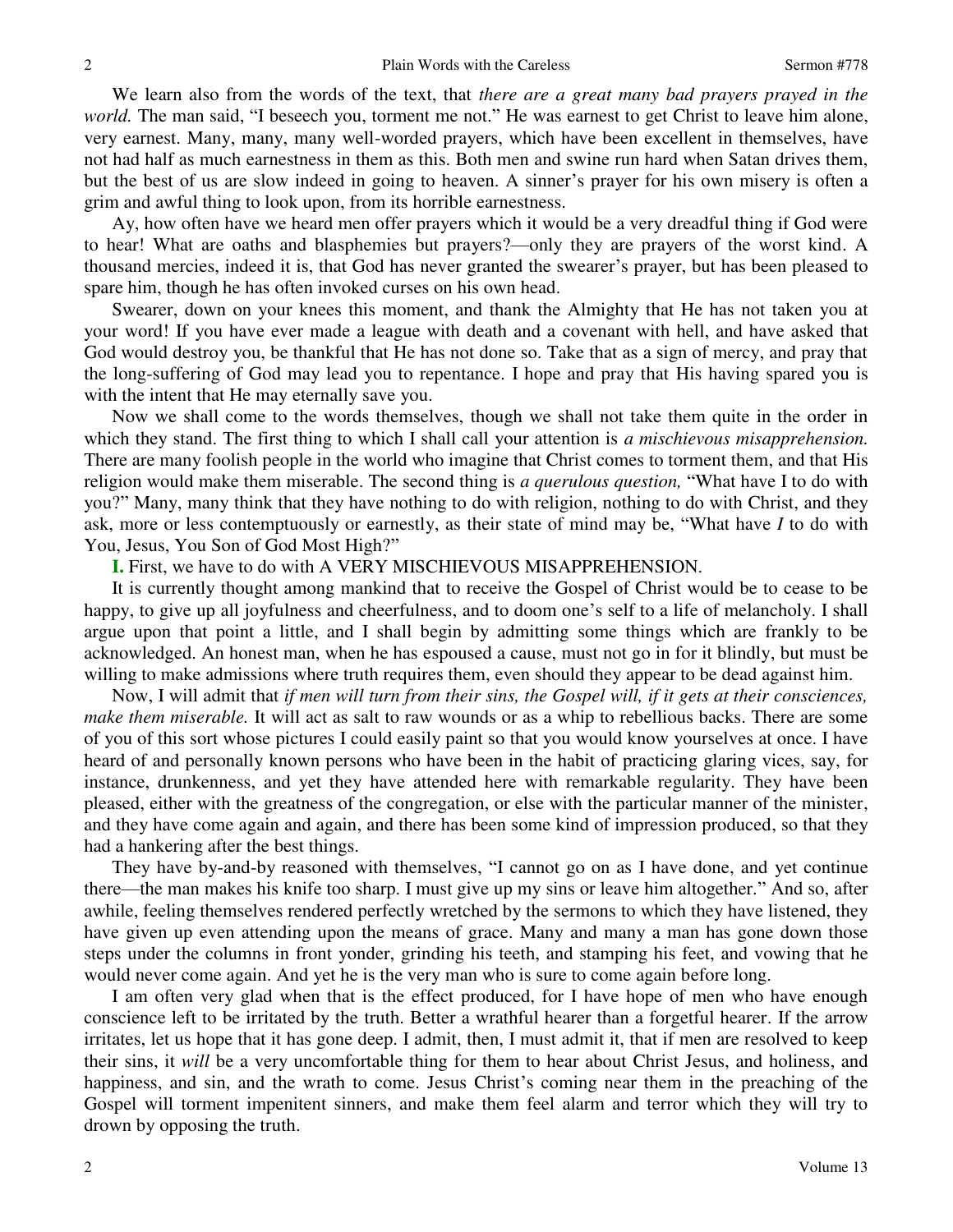Why, in the old Methodist times, when they took John Nelson, and impressed him to make him a soldier, they said, "Take the fellow away! Why, a man cannot nowadays get comfortably drunk, nor swear a round oath, but what there is some Methodist cant or other who is sure to reprove him!" Just so. Wherever true religion is in the world, it makes sinners sin uncomfortably. The Christian is a standing rebuke to the ungodly. A man who is honest, and sober, and decent, and chaste, and who lives as a Christian should live, is such a rebuke to the wicked, that if they cannot burn him, and perhaps would hardly like to do so in these times, yet if they can but ignore him, or insinuate that he is a hypocrite, and that he has some sinister motive behind, they can then be a little comfortable at the service of evil, and warm their hands at Satan's fire.

 I trust this Tabernacle will always be too hot a place for such of you as mean to indulge in secret sins and hold on to hidden wickedness. Never will I, as long as God spares this tongue, flinch from telling you of your sins, for if I did I should expect that your guilt would rest upon me, and that the blood of your souls would lie at my door. O that we may have grace to be far more faithful, even though your approbation should turn to rancor! Yes, I admit it if you mean to go to hell, you need not come to hear the Gospel, because your doing so will only make you uncomfortable in this world, and be of no service to you in the next.

 Again, I must make another admission, namely, that *a great many people, at the time when they become serious for the first, and give themselves to Christ, are rendered, for a time, very miserable.* There are some whose repentance is so exceedingly bitter that they make the very worst of company. They shun company themselves, and those who love merriment shun them. The terrors of the Lord are upon them, and they are feeling the burden of sin—it is no wonder that a cloud hangs over their brows.

 We read John Bunyan's life, and we cannot but admit that for years he was rendered, by religion, as wretched a man as he well could be. And many others have passed through just that same state of mind, some for days, some for months, and others even for years. But allow me to remind you that this is not at all the fault of our Lord Jesus Christ, for if these people had come at once to Him, and obeyed the great Gospel command, "Believe and live," they would have had instantaneous peace. Did you note that verse in the hymn which was given out just now? It told us that no preparations were needed before coming to Jesus. I will quote it again—

> *"This fountain, though rich, from charge is quite clear. The poorer the wretch, the more welcome here: Come needy, and guilty, come loathsome and bare. You can't come too filthy, come just as you are."*

 Now, if a soul will but cast itself at once upon the glorious work of the great Redeemer, it shall there and then be saved. If those who were so long in soul trouble had but come to Christ, and had trusted Him, with all their sins about them, they would have had peace at once. And the reason why they were so long a time in misery, was because they did not go to Jesus Christ, but kept on looking to themselves*,*  looking for this feeling, and that good action, and that other experience, and dreaming that because they did not see these, they could not be saved. O that they had accepted at once the simple truth, that "the blood of Jesus Christ, God's dear Son, cleanses us from all sin."

 Now, if a man is under a physician's care, and he has a medicine sent to him, if he should be months in getting well, you cannot blame the physician if you find that the medicine stands untasted upon the mantel-shelf. Why, the man has been trying twenty other things, and he has only got worse and worse. It is a good thing that he wishes to be healed, but how much better would it be if he would but try the right medicine, which alone can cure him? If he does not try the prescription, it is not the fault of the physician if he is long a sufferer—it is his own fault.

 Even so, if a man will not believe in Jesus, blame not the Master if he finds no salvation. O, poor troubled hearts, you need not go that roundabout way of sorrow, tempted, and tossed about, and tormented with a thousand doubts and fears, there is a far nearer and surer way to eternal life—if you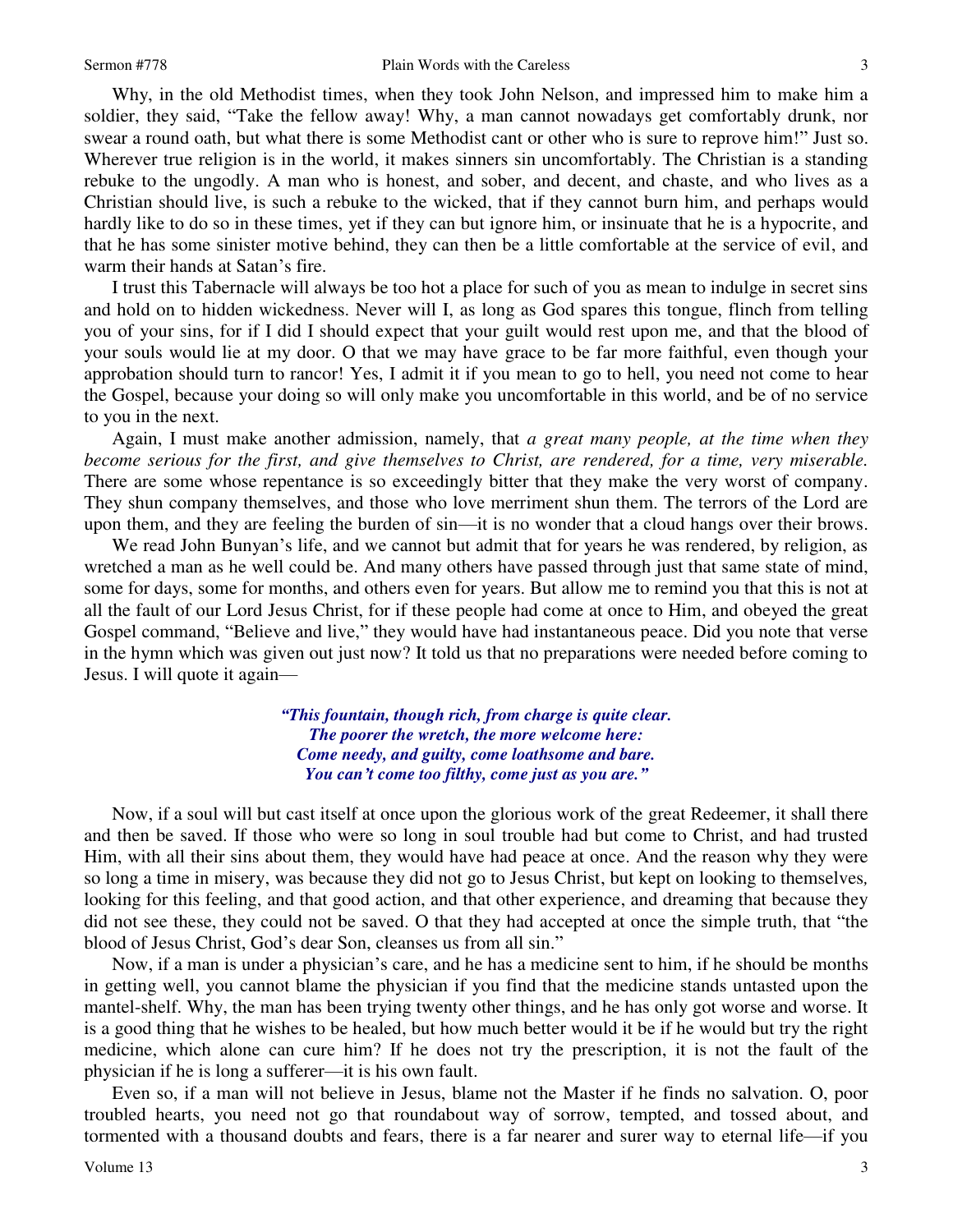come to Jesus Christ straightway, and fall down before the cross, and rest your soul simply there, you shall find joy and peace this very night—ere you go to your rest, you shall know that you are "accepted in the Beloved."

 But even if this pain were necessary, notice this—is it not a very small cost to pay?—to be rendered wretched for a little time, if afterwards there shall come perfect peace, and if, especially, as the result of that there shall be eternal salvation in the world to come? Why, supposing a part of your foot has become diseased, and a bone has to be taken out, you do not say, "Oh! but the surgeon cuts so deep, and he has to use so many dreadful tools!" Of course he has, but if he can save the limb, or preserve your life, nobody thinks of a little pinch so long as his life is preserved.

 Ah! if you had to stand waiting for Jesus at mercy's gate in the cold, with the hailstorm of wrath pelting you for ages upon ages, it would be a small thing to endure if you might afterwards enter into the rest which remains for the people of God. Even on that computation, the thing is a good bargain, and he that is wise will reckon the cost to be little enough.

 But now that I have admitted this, I want to ask those who say that Jesus Christ would make them miserable, a question or two. I have admitted a great deal—now, be fair and open with me in return. You are afraid of being made miserable. *Are you so mightily happy, then, at the present moment?* You are afraid that if you became a Christian you would be melancholy. Now, tell me, are you so wonderfully full of joy at the present moment? Are you so marvelously happy that you are afraid of damaging your little paradise? Excuse me if I say that I rather question whether those Elysian fields of yours are so very delightful. I have my doubts about those charming pleasures of yours, and suspect them to be more paint than reality.

 Ah! my friends, we little know the miseries of the wicked. Take the drunkard, for instance, what a jolly genial fellow he is! Yes, but what does Solomon say? "Who has *woe?"* Hear that question again, "Who has *woe?"* Why, this man whom the world calls "such a jolly fellow!" He has *woe* because he tarries long at the wine, and mingles his strong drink. If men were rational, none of them would take the drunkard's woe for the drunkard's mirth. There is no comparison—he has a dear price, a heavy penalty to pay for all his apparent joy. Rare old cordials turn out to be blue ruin, and fine sparkling wines end in darkness and death.

 It is so with all vices, they froth a little, and then turn to flat wormwood, the dregs whereof all the wicked of the earth shall drink. Who does not know that the penalty of fleshly vices is too horrible for us to describe? A man cannot sin without bringing upon himself some sorrow even in this life. Wretchedness follows at the tail of transgression. Do not tell me—a working man who spends his money at the gin palace, or the beer shop, cannot have a happy home. The woman who gads about here and there, visiting this and that place of pleasure and amusement, and neglecting her family, does not find it all happiness. I am sure she does not, her face is evidence to the contrary. Those who lie, and cheat, and swear, and forget God, I am quite sure, do not find as much joy as they profess to have.

 So, then, to make short work of the business, you who whine about religion as being melancholy, are generally a set of hypocrites, so come here, sir, and let me tell you a little plain truth. Why, you pitiful creature, to tell me that religion would make you melancholy, when you are as melancholy now as you can pretty well live, and have looked after this excitement and that to try and forget yourself, for when you sit down when you are sober, and calculate what you are, and where you are going to, you know very well that nothing could make you much more miserable than you are, and you are about as dull now as you could be! Do not make this mighty fuss about religion making you miserable, when you are miserable already, but like a sensible man, find no fault with what you have not tried.

 There is another question I would like to ask you, and that is, if you reply that you *are* happy now, I should be glad to know *whether the present happiness which you enjoy, or say you enjoy, will last you very long?* The leaves are now falling very rapidly from the trees, and they remind us that we, too, must die. Will your mirth and your jollity support you in your dying hour? Do you expect that these things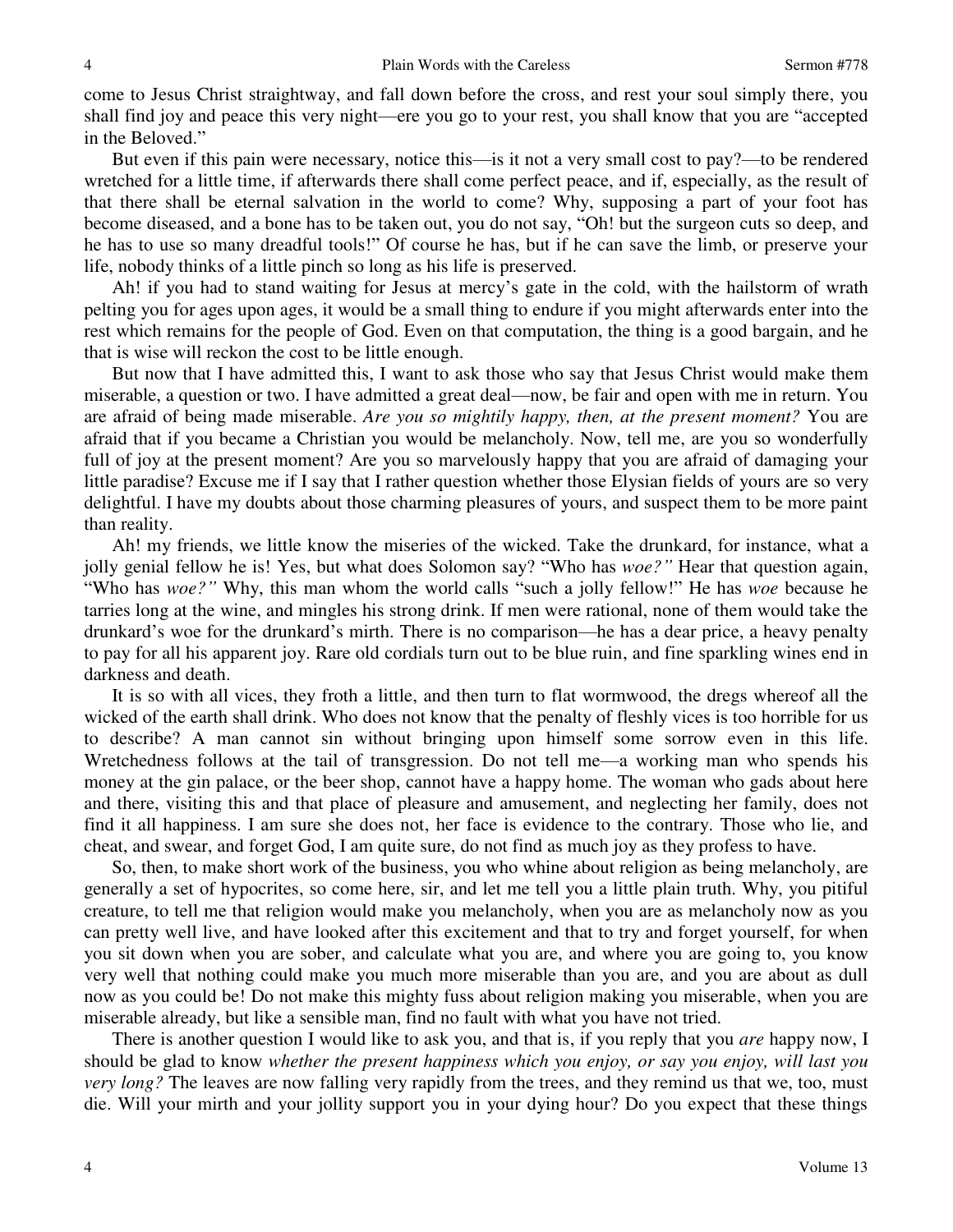will buoy you up amidst the chill waves of the black sea of Death? No, you admit that all your rare jollity must end, then.

 Well, is not this a poor prospect for a dying pillow? Is this a wise choice, to choose to die without a hope? And after death—what then? Will your present worldly delights minister comfort to you in another state? Do you expect that the gaieties and vanities of life, in which both rich and poor indulge, will be a comfort to you in looking back upon them, when your soul is separated from your body, and you stand before the bar of God? And if you die unsaved, and God condemns you, driving you from His presence, do you think that the merriment of the ballroom, the theater, and the drinking bar, will in their remembrance yield drops of water to your burning tongue in eternity? Will these things be pillows for your aching heads in hell? Will the sinful joys of earth breathe the soft breath of consolation upon you when Christ has said, "Depart, you cursed"?

 You know very well they will not. Listen to me, then. These joys of yours which you are so afraid of losing, they are but bubbles, and they burst. They are mere child's toys, and you break them and have done with them. And you yourself will soon be where no more bubbles are blown, and no more toys made to sport with. Do not, therefore, make so much noise about your joy—there is nothing in it. Sirs, you might throw your joys to the dogs, and even they would refuse them. For the joys that a man can know apart from Christ, are unworthy of an immortal being—they are unsatisfactory, delusive, and destructive. And if the religion of Christ does take all such joys from you, it only removes from you mischiefs which you ought to be most glad to lose.

But now, we will go farther in dealing with this mischievous misapprehension. You have a notion that if Jesus Christ should come into your heart, you would have to give up your pleasures. Now, *what pleasures?* The pleasures of the hearth and family fireside? The pleasures of seeing your children growing up around you to call you blessed? The pleasures of doing good? The pleasures of discharging your duties as in the sight of God? The pleasures of a quiet conscience? The pleasures of knowing that you can look both your fellow men and your God in the face? None of these pleasures will Christ take away from you.

 The pleasure of having a good hope as to the hereafter? The pleasure of having a good friend to whom to tell all your troubles? The pleasure of going to your heavenly Father with all your griefs and sorrows? None of these will Jesus take away, nor can I conceive of any pleasure that is worth calling a pleasure, which a man will lose by becoming a Christian.

Ah, yes! I know what you mean. You mean that *you will not be able to go after your sins.* Now, I understand you, why did you not say so before and call a spade a spade? Call your sins *sins,* but do not call them pleasures. And learn that the pleasures of sin, which are but for a season, are but Satan's baits by which he takes souls upon his hook to their destruction. You shall lose no pleasure but that which is unhealthy, unfit for your soul, unsatisfactory in itself, and unworthy of your nature. If you come to the cross you shall find of a truth that—

#### *"Religion never was designed to make our pleasures less."*

It multiplies our truest and purest pleasures a thousand-fold.

"Oh!" say you, *"but I shall have to give up my liberty!"* Your liberty? In what respect? Your liberty to be honest and to be upright? Your liberty to love your neighbor? Your liberty to be kind to the unthankful and the ungenerous? Your liberty to go about doing good? Your liberty to search, and judge, and know for yourselves? You will have to give up none of this in becoming a Christian. In fact, I dare to tell you, that you will have a liberty conferred upon you far more wonderful than any liberty which you as yet have known. "He is the freeman whom the truth makes free, and all are slaves besides."

 Jesus Christ gives a man such an independence of spirit, that he fears no one, but does what is right, actuated by the spirit of right within him. And then he goes through the world fearless of oppressors,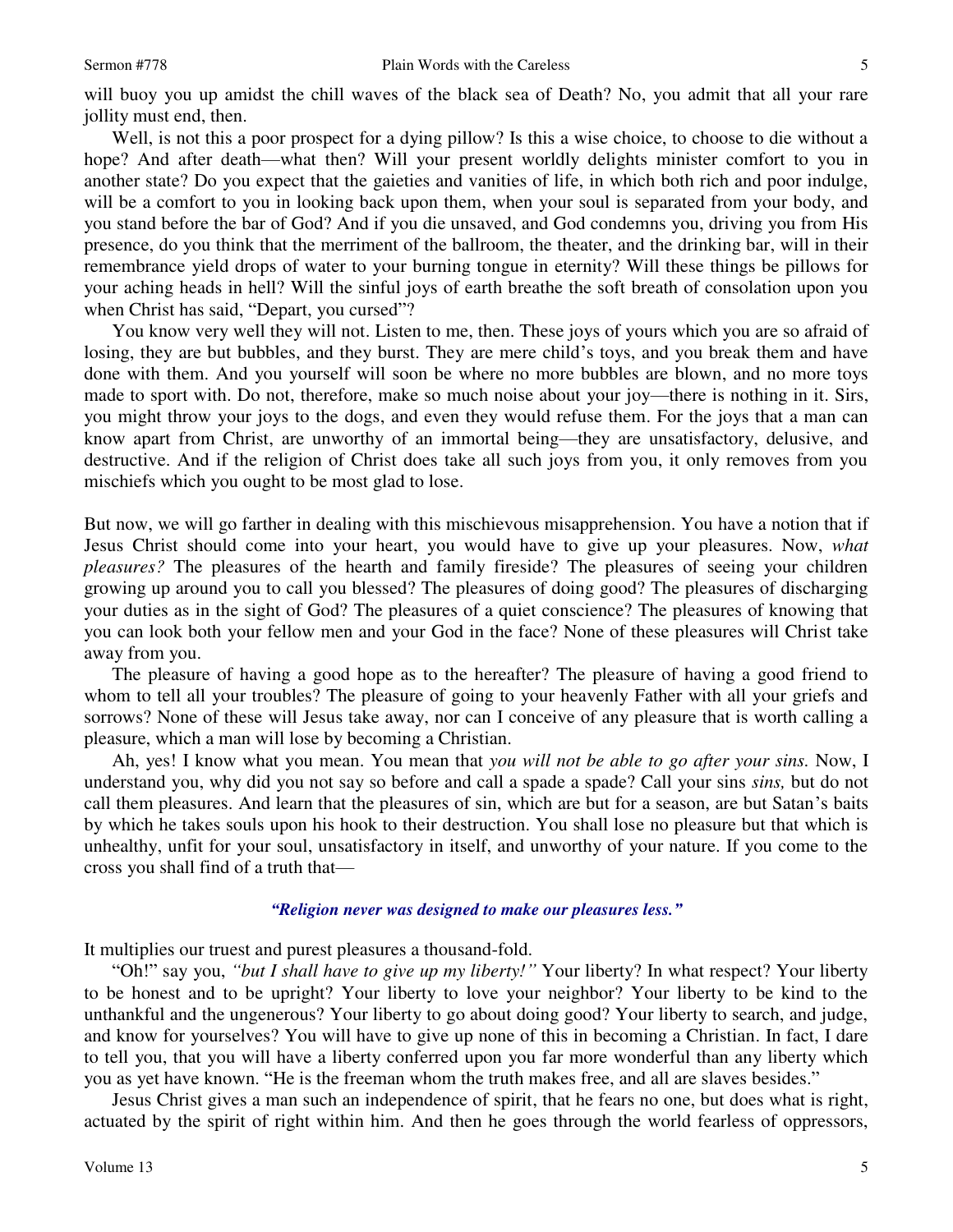dauntless and courageous under all circumstances, the Lord's freeman. You will not have, then, to give up your liberty. Yes, I know what you mean—you mean *liberty to sin,* that is to say, *liberty to ruin yourselves.* Thank God, *that* liberty will be taken from you, for you never had any right to possess so terrible an engine of destruction. But it shall be so taken from you, that you yourself will be glad to miss it.

 Why, look at that swine yonder, wallowing in the mire—a miracle transforms it into an angel—has not that angel liberty to go and wallow in the same filth as before? Certainly he has, but does he ever use it? No, it is contrary to his seraphic nature to be found reveling in mire. So will it be with you. You will not care for those things which are now your delight, but being made free from sin, you will count it foul scorn to serve it any longer. Oh! it will be no loss of liberty, but the unloosing of all your bonds.

 Still you say, *"If I were a Christian it would make me melancholy!"* What for? Why would it make you melancholy? Make you melancholy to think that, if you live, God will be your Shepherd, and you shall not want? Make you melancholy to think that when you die—

## *"Jesus can make your dying bed feel soft as downy pillows are"?*

Make you melancholy to believe that you are on the way to heaven, and that when the trials of this poor life are over, you shall be with Jesus forever? I cannot imagine it. Let not Satan's lies deceive you. It will drive your melancholy most effectually away, if Jesus Christ comes into your soul.

 Now, I will put a few things to you, with the deepest earnestness, for I long to see you turned from your evil ways, and saved by the sovereign grace of God. O that the Holy Spirit may press home upon you the arguments which I try to use. You have heard the story of the Savior who came from heaven to earth to die for His enemies. *Do you believe that He came on earth to make us miserable?* Can you look into the face of that Man who bled for sinners that they might live, and believe that He came here with the malevolent design of making men wretched? You know better. In your heart you know better.

 There must be joy in that which such a Man works out—so gracious a Redeemer must intend our best happiness. Listen to His teachings, and I will ask you then whether *they tend to make anyone miserable?* Point me to a precept where the Savior bids us cease to rejoice. I invite you to find in the Word a commandment against sober, solid, pure, holy joy. *I* will find *you* words like these, "Rejoice in the Lord alway: and again I say, Rejoice." "Rejoice you in that day, and leap for joy." What day? A bright day? No. "When they shall say all manner of evil against you falsely, for my sake."

 He began His first sermon with the word, "blessed," and He repeated the word many times. And as He was at first, so He was at the last, for He was blessing His disciples when He ascended into heaven. He came into the world that His teaching might make men blessed, both here and hereafter. I will ask you again, *whether you notice in His followers any particular misery?* Some of them, through sickness, may be sad, and there may be some who profess to be Christians who have not enough religion yet to make them happy, but the most of us are a happy people.

 I will bear my witness, and speak for myself. I believe I have a spirit which delights in happiness, and that I am not naturally one of the dullest of mankind. I am not conscious now of being anything but simply honest in what I am about to say, and I can assure you that nothing has ever given me such joy as the knowledge that Jesus Christ is mine. I have had to suffer a great deal of pain lately, and nothing has assisted me to bear its sharpest twinges, and they have been sharp indeed, like the thought that—

## *"His way was much rougher and darker than mine."*

I tell you, young men, you who want to see life, you must see Christ. You who want to have true happiness, a happiness to rise up and to sleep with, a happiness to live with and to die with—not the happiness of those silly butterflies that fly from flower to flower, and are never content except they are in the theater or the ballroom, but the happiness of a man who is worth calling a man—I tell you such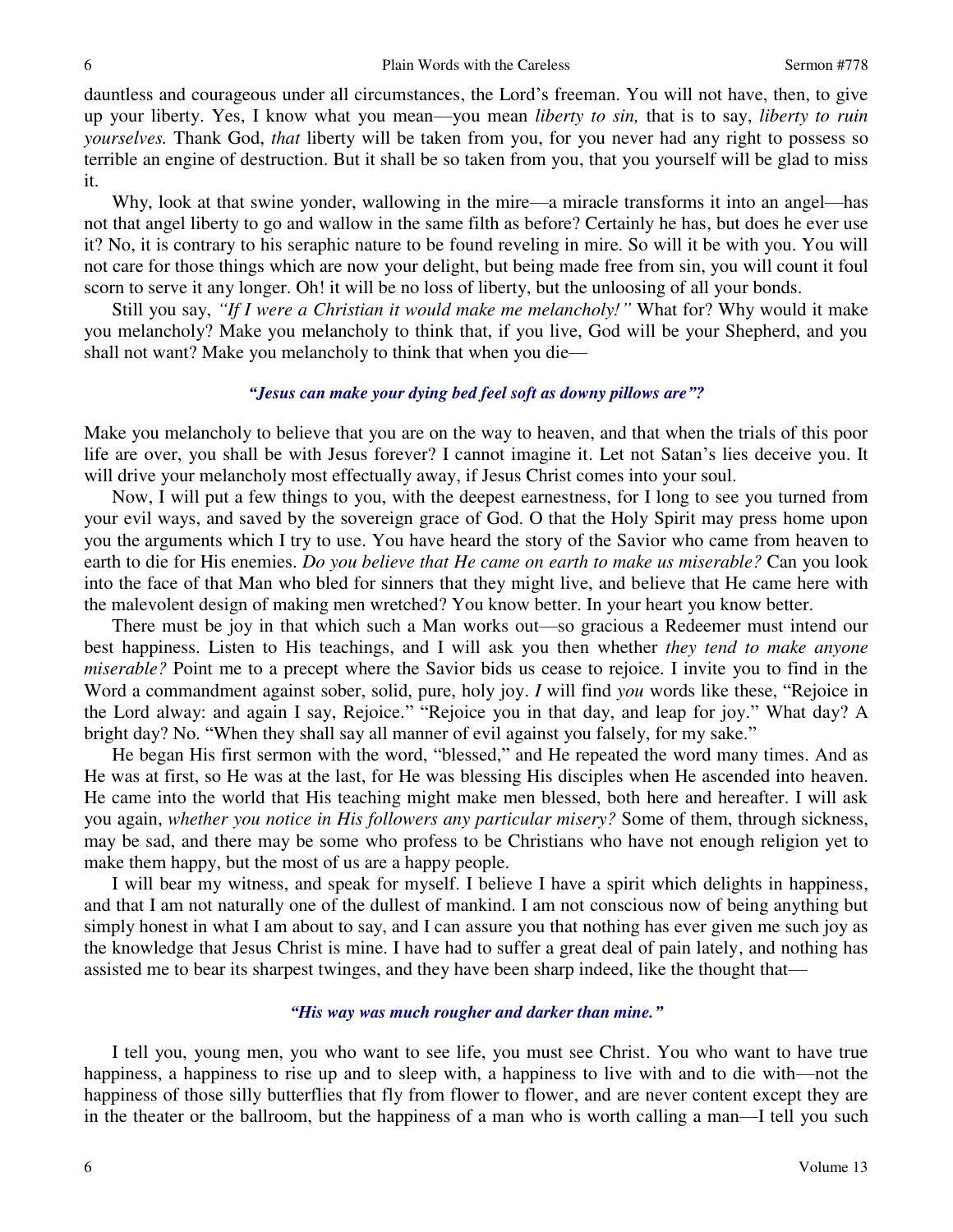said—

*"A deity believed is joy begun. A deity adored is joy advanced. A deity beloved is joy matured: Each branch of piety delight affords."*

God is my witness, I lie not, there is a joy to be found in knowing Christ which in all this round world besides cannot be found—search it through and through. "O that you had listened to my commandments! Then had your peace been as a river, and your righteousness as the waves of the sea."

 One thing I will also say, and then have done with this point. You believe that religion is a happy thing, though you pretend you do not. You must confess, and you do confess, that *you desire to die like a Christian.* You like for the present, perhaps, to indulge in this folly and that iniquity, but you would like to die with Christ, would you not? Then if you would be like a Christian in death, you must be like a Christian in life. You have down deep in your heart, even though you may deny it, a consciousness that faith in Jesus is worth having, and that it would be worlds better for you if you were converted, and had the Holy Spirit dwelling in your hearts.

 Now, do not check that thought. Do not, I pray you, quench that inward consciousness. Believe it, for it is true, and oh! may you tonight, by divine grace, be led to seek the Savior, and may you find Him ere you give sleep to your eyes or slumber to your eyelids. My longing for you is that you may be saved! My heart bleeds over the prospect of your eternal ruin. O that you may be led to Jesus! May you trust your soul in the hands of Jesus who was crucified, and you shall find that He does not torment you, but is comfort, fullness of comfort to your spirit.

**II.** My time flies by me all too rapidly, and I shall need all there is left for the second point, which is A QUERULOUS QUESTION—"What have I to do with you, Jesus, you Son of God Most High?"

"What have I to do with you?" This is a question which we have heard many times. *Poor people often ask it.* I heard a workman say, "Well, I have nothing to do with religion. I know it is all very well for my master, for parsons, and fine ladies, and aristocrats, and old women, but it is of no use to me. I have to work hard, and I have a family to bring up, and it has nothing to do with me."

 Now, give me your hand, my good fellow, and believe me, you are quite mistaken. Why, there is nobody in the world whom it has more to do with than it has with you, for "the poor have the gospel preached to them." Jesus Christ sends His Gospel especially to those who labor and are heavy laden. Moreover, I do not know anyone who could want it more than you do, for you have not very much in this life to cheer or comfort you. It is a hard fight to get through this world at all in times like these. But if you have a good hope for the next world to help you in the battles of this life, then you will bear your trials, and you will cheerfully endure the hardships which heavenly wisdom appoints for you.

 There are a great many working men and their wives here tonight who are members of this church, and I know if they were to stand up for the purpose—and hundreds of them could—each one of them would tell you that the best inheritance they have ever had has been an interest in Christ, and that they never found themselves so truly blessed as when they laid hold on eternal life and trusted in Jesus. It has everything to do with you working people. I love you, and I long that you may believe this great truth, and put it to the test.

 But very often the *wealthy* say, "What have we to do with you?" Lavender kid gloves and the Gospel are not always well agreed. The upper circles are none the nearer heaven because of their imaginary elevation. There are also certain learned gentlemen who are instructed in metaphysics and philosophy who patronizingly inform us that the restraint of religion is a very proper thing to keep the working classes in some kind of order, but really they themselves are several degrees above it. Thus they say, as plainly as they can, "What have I to do with You?"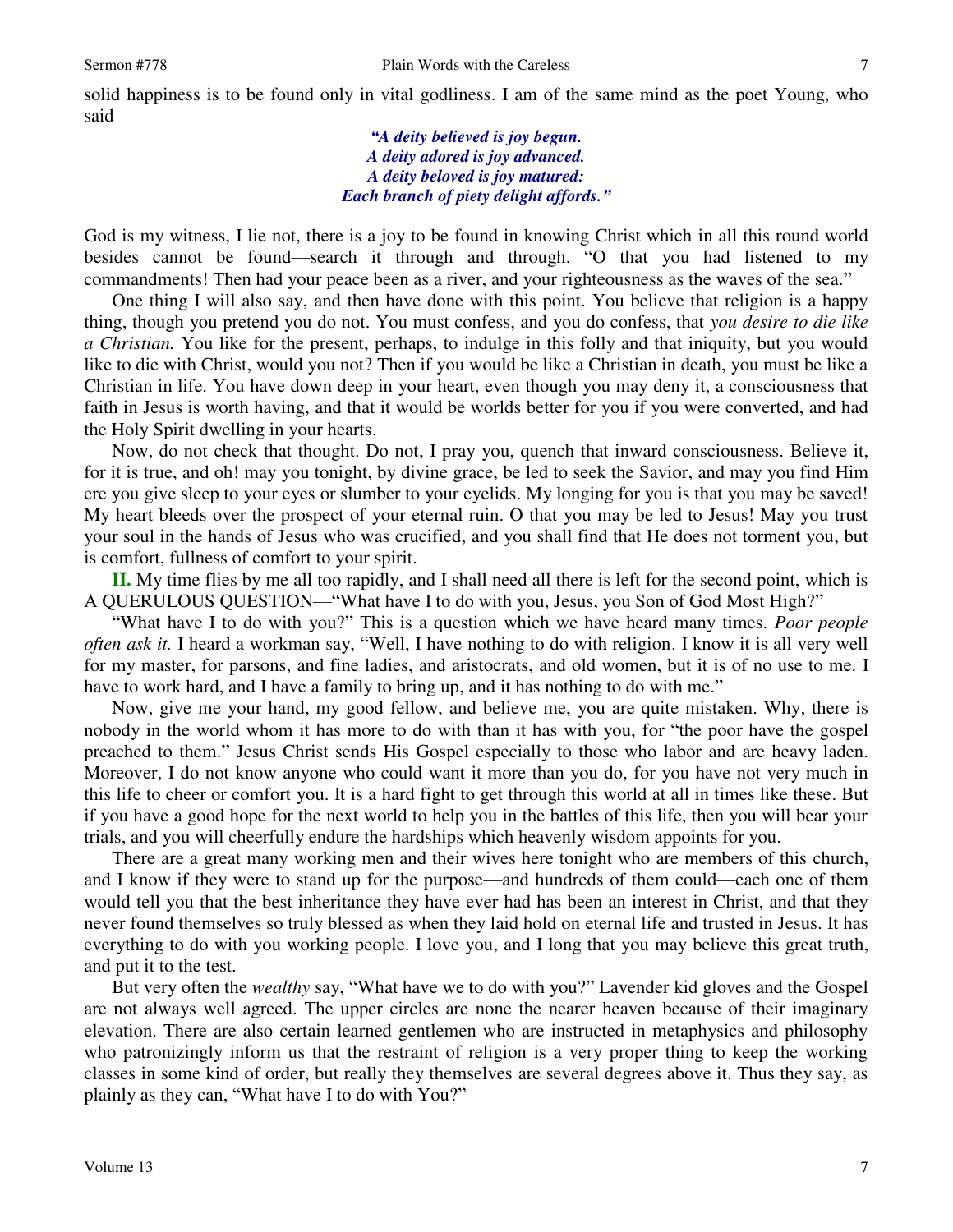Ah! the greatest fools in the world are those who despise other people, and they certainly do this who say that a thing is good enough for others, but quite unworthy of such excellent people as themselves. Who are they that they should lift up their heads so high? God "has made of one blood all nations of men for to dwell on all the face of the earth," and I reckon that that which is good for the poorest dustman, with his bell, is also good for the richest nobleman with his stars and garters. And that which may be a blessing to the most ignorant, will also be a blessing to the most learned.

 O my brethren, educated, refined, wealthy, as you may be, the Gospel of Jesus has everything to do with you. The giant minds of Milton and of Newton found ample room in the Gospel. They delighted to bathe, like leviathan, in the ocean of divine truth. Speak of philosophy? There is nothing so philosophical as the doctrine of the cross of Christ. And as to metaphysics, if a man shall delight himself in these, he shall find arm-room and elbowroom enough in the study of the doctrines of grace. Here the stoutest champions of logic may meet each other in the arena of debate. Here is room for the most profound knowledge. And if you should study till you know all things, yet shall you find that the knowledge of Christ Jesus surpasses all knowledge, and that His cross is the most excellent of sciences. There is much to do with you, you great ones. May grace bow your necks to the yoke of Jesus.

"What have I to do with you?" say this and that individual in this vast assembly. There may be many here who are saying, "Religion has nothing to do with me." But young woman, in your beauty religion will add a new charm to your attractions, an unfading luster such as nothing besides can yield. The knowledge of Christ Jesus shall give you a beauty of mind that shall last when the worm has furrowed that fair brow, and your well-fashioned form has dissolved into the old brown dust, which is the residuum of all living.

 Young man, with all your manhood about you, full of life and spirit, Jesus Christ has much to do with you. He can make you more manly than you otherwise would have been. He can bring out the noble points of your character, and educate you to be something more than school or university can make you. And you who are in business, this will help you in your cares. You who have to toil, and moil, and bear the troubles of life, Jesus Christ will comfort and sustain you. And you grey-heads, who can need Jesus Christ more than you? Here is your staff, your dying pillow, your immortal rest.

 What has He to do with you? Why, I trust that you have much to do with Him, and if you have not, yet at least He has something to do with you which I will now show you. What have you to do with Christ? There are two or three matters in which all of you have to do with Christ, whether you will or not, and the first is this—*it is because of His intercession that you are alive tonight.*

 Your tree brought forth no fruit, and the Master said, "Cut it down." Why, then, does it stand? Why, because the Husbandman said, "Spare it yet another year." Shall that tree ungratefully say, "What have I to do with the Husbandman," when it owes itself to Him? Ah! friend, the Jesus whom you despised has interposed, and lifted His pierced hand between you and the sword of justice, or your body would at this hour have been in the grave, and your soul would have been tormented in the pit! You have something to do with Him, then. Feel you no motions of penitence at the thought? Does not the Spirit of God lead you to honor the Author of your continued existence?

 Again, you have this to do with Christ, that *it is entirely owing to Him that you are now in a place where the Gospel can be proclaimed to you.* O sinner, there could have been no hope, no Gospel hope for you if Jesus had not died. What balm would there have been in Gilead, what physician there, if Jesus had not come from heaven to save? The fact that you are able to hear me say, and that I am able to say it, "Believe in the Lord Jesus Christ, and you shall be saved," that fact you owe to Christ. Otherwise, if we had met together, it would only have been to remind each other that we were under God's curse, and that when this life was over, we should go to a world of misery. Now we hear the silver trumpet sounding with the love notes of the heavenly invitation, "Come to the banquet of mercy, you lame, and halt, and blind!" The chiefs of sinners may come, and if they trust in Jesus, they shall be saved. But were it not for the crucified Son of the Highest, no note of hope could reach the ears of the guilty.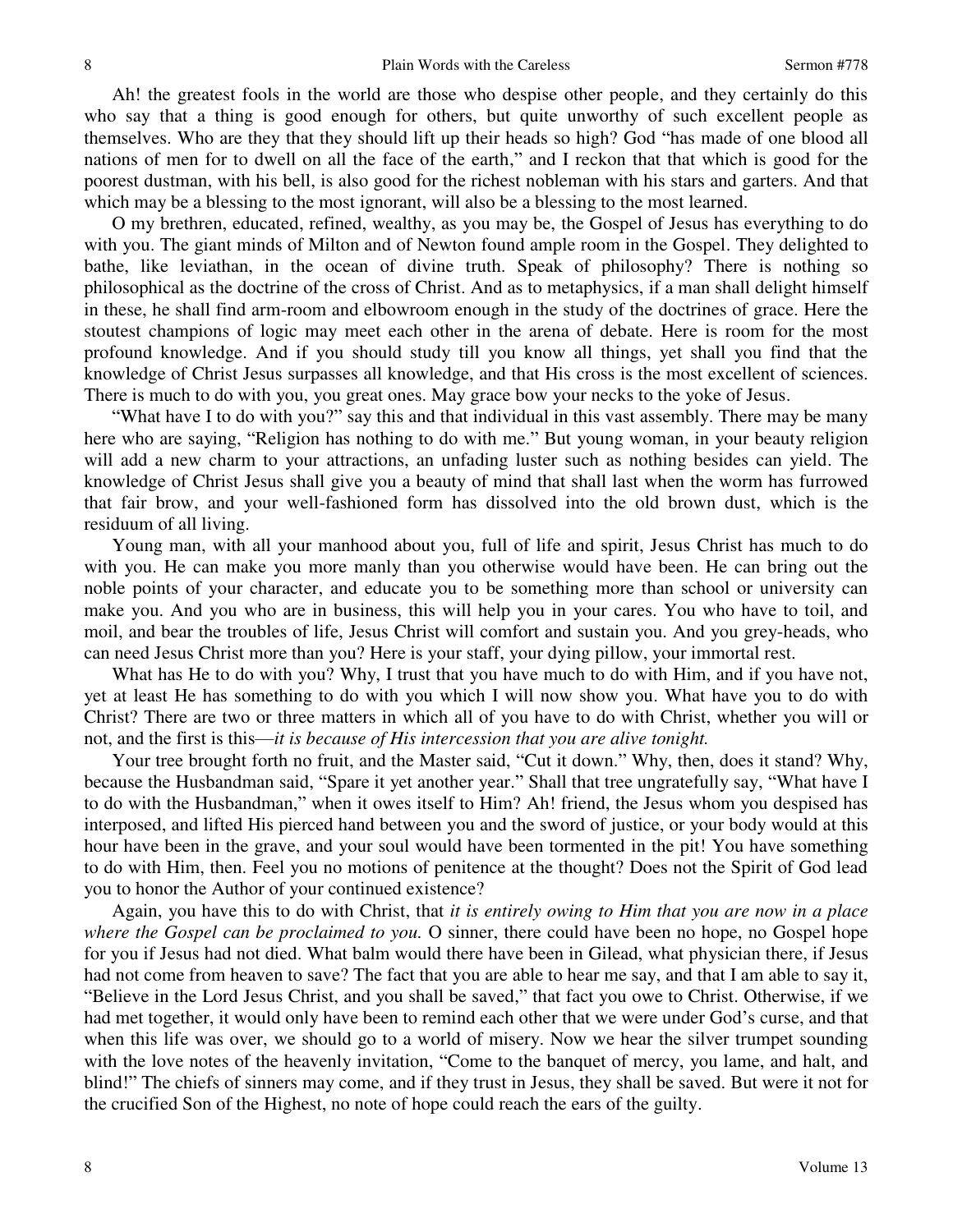I remind you, further, that if you ask, "What have I to do with Christ?" the time is hastening when that question will receive a most conclusive answer. At the last great day, *if you have nothing to do with Him as a Savior, you will have to appear before Him as Judge.* The days of grace will then be over. The great white throne will be set in the heavens, and a congregation infinitely greater than any we have ever seen will be gathered around that dreadful tribunal. All men must put in a personal appearance at the last assize, and each one will hear his final sentence.

Ah, you cannot now escape! You cannot hide yourselves from the eye and hand of the Judge! The mountains refuse to bow their heads to cover you, and the rocks will not open their flinty bowels to receive you! The eyes of fire find you out, and the voice of thunder says, "I was a hungred, and you gave me no meat: I was thirsty, and you gave me no drink." "Because I have called, and you refused; I have stretched out my hand, and no man regarded." "Depart from me, you cursed, into everlasting fire, prepared for the devil and his angels."

 We *must* have to do with Christ! You may get away tonight, or any other night, and go into the haunts of sin, and say, "I will not be followed by the arrows of the Gospel," but the arrows of *justice* will surely overtake you. You may escape from the Savior, but you will rush into the arms of the Judge. You may fly from your friend, but you will only make Him your enemy. You may waste your life in neglecting Him, but the next life will never end, and your neglect shall bring upon you a remorse which can never know an alleviation. "What have I to do with You?" The question is invested with great solemnity! Dear hearer, trifle no longer! Weigh well the question we have been considering, and never venture to ask it again.

 Shall I tell you, before I close, what Jesus Christ may have to do with you, and what He has to do with many now present who have trusted Him? It would be a thousand mercies, and a thing to sing of in heaven, if some who came in here utterly careless tonight should go away impressed. I am so thankful to be able to preach to you again in the evening. I thank God I am able to be here. I thirst and pant to be at my solemn but beloved work again. I am so glad to be again employed by my Lord as the means of warning and entreating poor sinners.

 I thought I could not better show my thankfulness than by seeking the conversion of some who are farthest away from seriousness. I do hope many of the people of God have been praying that a blessing may come. My own soul keeps praying as I speak. O that the Lord may hear me! I may have some here who have never heard the Gospel before, and others who have only dropped in out of curiosity. May this be "a word in season" to such.

 Some of us were once as careless, as godless, as hopeless, and as sinful as any of you can be, and Jesus Christ has had this to do with us—He showed us our lost estate. He broke our hearts, and then He bade us look to Him. Oh! happy day when we did so! We saw Him, by faith, hanging on the tree, and we believed that He had suffered there for us. We rested our souls upon what He had done, and ever since that day, instead of saying, "What have I to do with You?" we have felt that we have everything to do with Him.

 He washed us from our sins—our sins could never have been taken away from us by any other means. He clothed us with His righteousness—we have no other righteousness to wear than that which He has wrought out and brought in. Since we have been brought into fellowship with Him, we have found it to be our pleasure to be obedient to His commands, our privilege to believe His promises, our joy to plead His name at the mercy seat, our transport to have converse with Him, and our delight to expect the time when we shall be like Him, and shall see Him as He is.

 You are no judges of what the Christian knows of enjoyment, if you are not Christians yourselves. You can no more judge of spiritual delights than a horse in a field can judge of the pleasures of the mathematician or the astronomer. You have not the nature that qualifies you for it. There is another world inside this world, another life within this life, and no one knows it but the man who has believed in Jesus. But having believed in Jesus, thousands of us who are not enthusiasts nor fanatics, bear our witness that Jesus Christ is so precious, that if men did but know Him, they must love Him. If you did